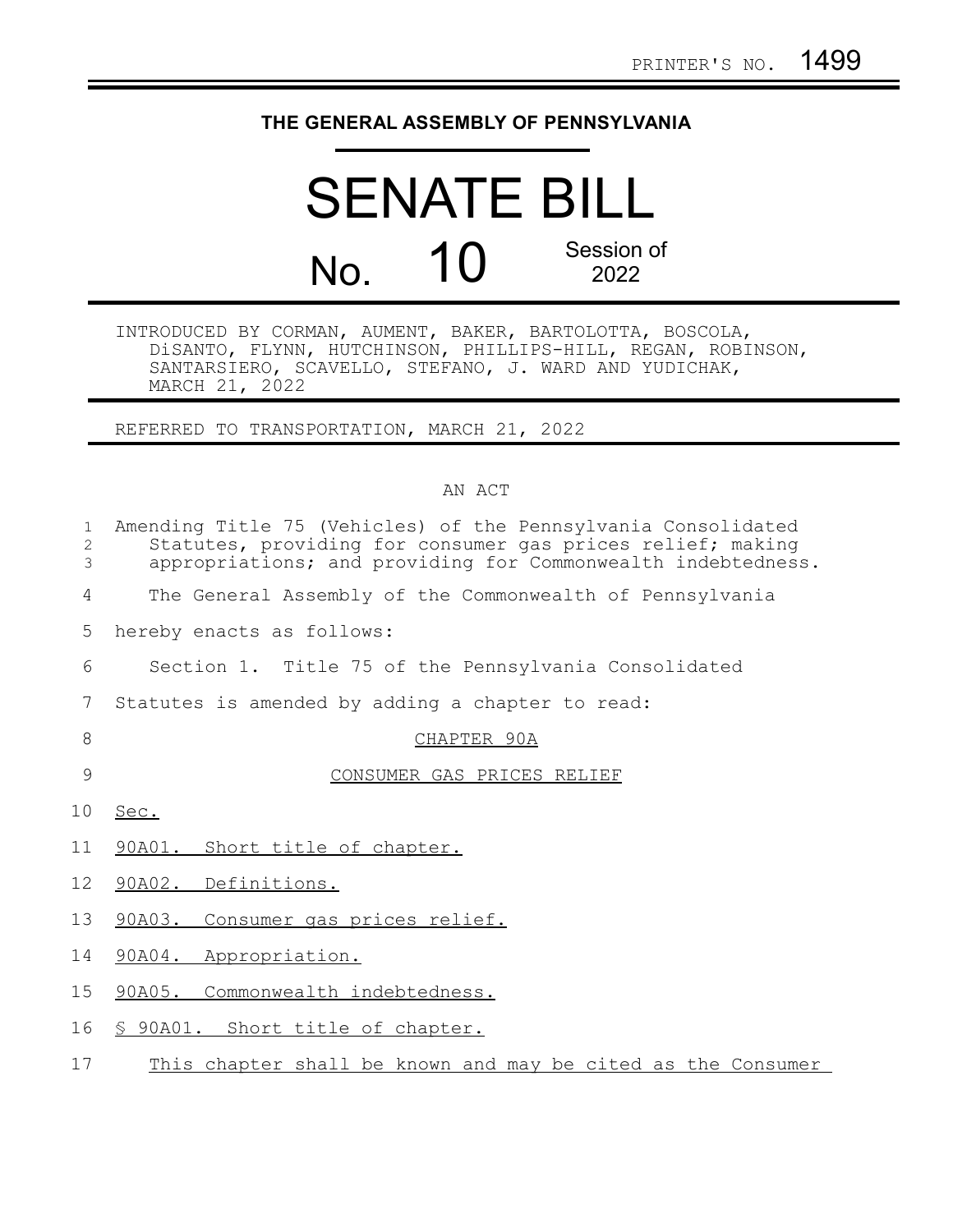| $\mathbf 1$  | Gas Prices Relief Act.                                           |
|--------------|------------------------------------------------------------------|
| $\mathbf{2}$ | <u>S 90A02. Definitions.</u>                                     |
| 3            | The following words and phrases when used in this chapter        |
| 4            | shall have the meanings given to them in this section unless the |
| 5            | context clearly indicates otherwise:                             |
| 6            | "Capital Facilities Debt Enabling Act." The act of February      |
| 7            | 9, 1999 (P.L.1, No.1), known as the Capital Facilities Debt      |
| 8            | Enabling Act.                                                    |
| $\mathsf 9$  | "Capital project." A capital project that:                       |
| 10           | (1) is specifically itemized in accordance with the              |
| 11           | Capital Facilities Debt Enabling Act pursuant to section 7(a)    |
| 12           | (4) of Article VIII of the Constitution of Pennsylvania; and     |
| 13           | (2) is an infrastructure project for highway or bridge           |
| 14           | maintenance or construction.                                     |
| 15           | <u>S 90A03. Consumer gas prices relief.</u>                      |
| 16           | (a) Reduction.--Notwithstanding any other provision of law,      |
| 17           | including Chapter 90 (relating to liguid fuels and fuels tax)    |
| 18           | and Chapter 95 (relating to taxes for highway maintenance and    |
| 19           | construction), the tax imposed under section 9004(b) and (d)     |
| 20           | (relating to imposition of tax, exemptions and deductions) shall |
| 21           | be reduced by 33 1/3% from the rate of the tax imposed on the    |
| 22           | effective date of this section.                                  |
| 23           | Applicability.--The reduction under subsection (a) shall<br>(b)  |
| 24           | apply from the effective date of this section until January 1,   |
| 25           | 2023.                                                            |
| 26           | § 90A04. Appropriation.                                          |
| 27           | The amount of \$500,000,000 is appropriated on a continuing      |
| 28           | basis from the COVID-19 Response Restricted Account to the       |
| 29           | Pennsylvania State Police for the purpose of Pennsylvania State  |
| 30           | Police operations for fiscal year 2022-2023.                     |
|              |                                                                  |

20220SB0010PN1499 - 2 -